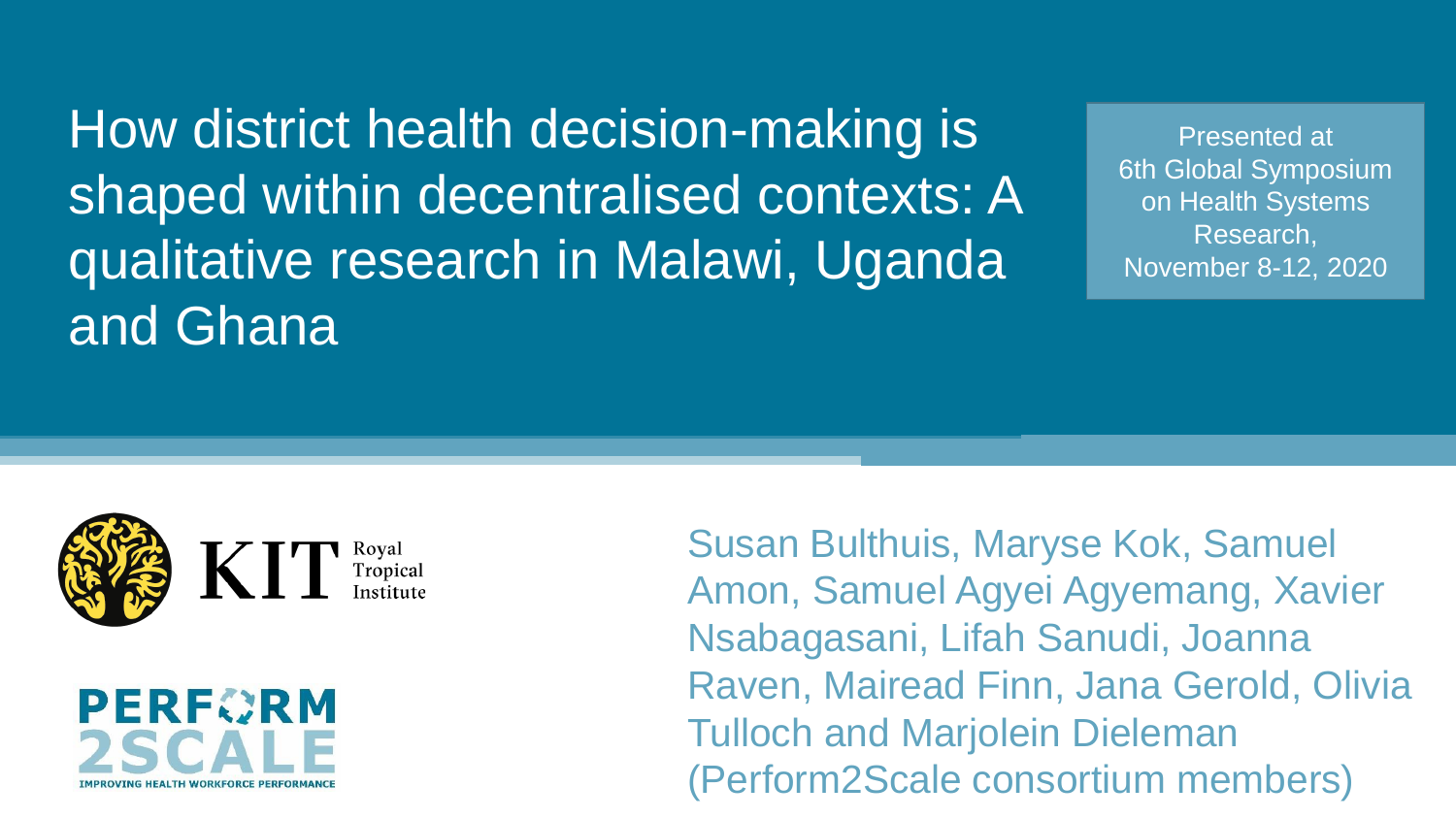

### **Introduction**

District Health Management Teams (DHMTs) are often **entry points** for the implementation of health interventions.

Insight into decision-making and power relationships at district level could assist DHMTs **to make better use of their decision space.** 

**How is district-level health system decision-making shaped by power dynamics in different decentralised contexts in Ghana, Malawi and Uganda?**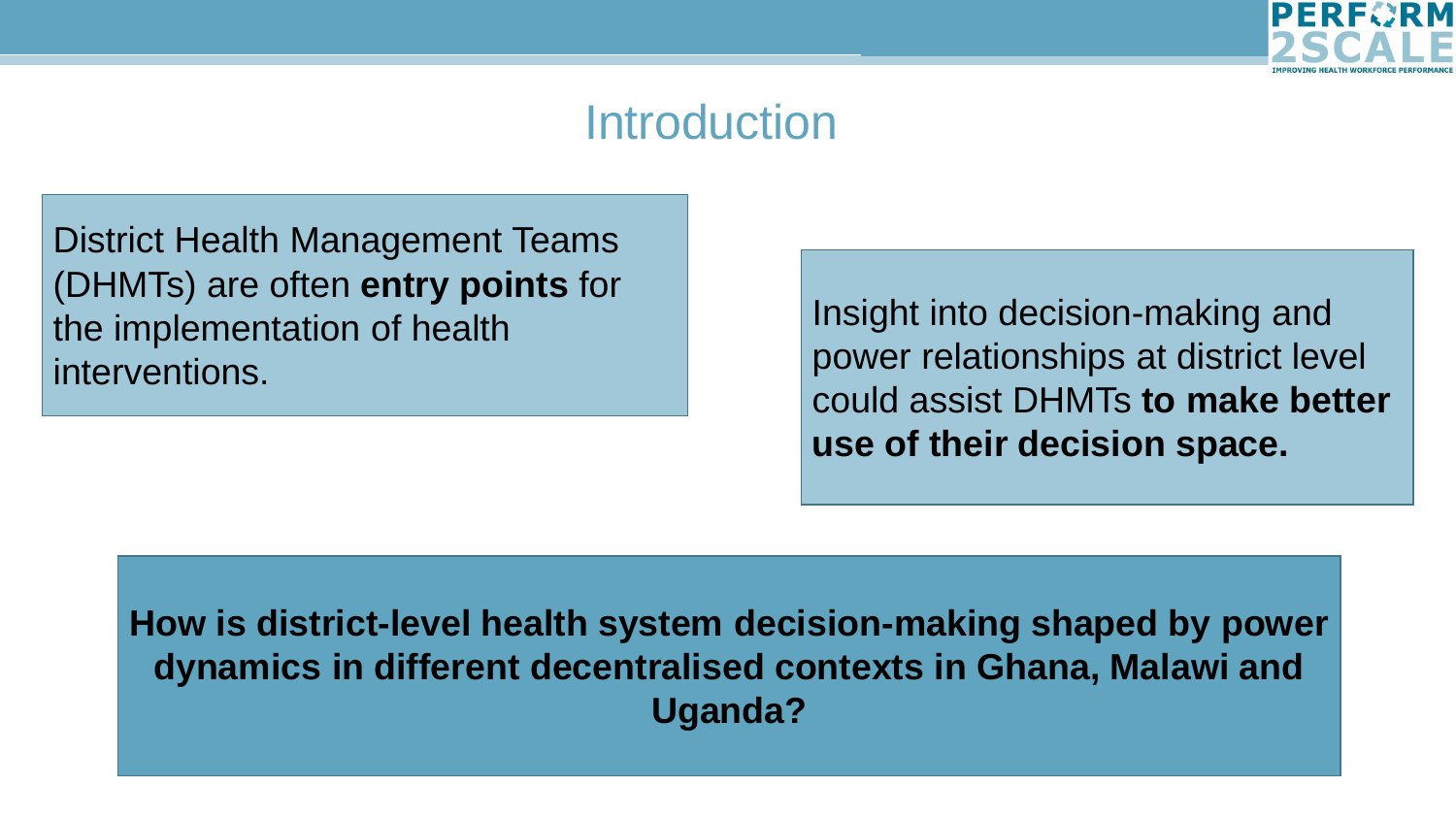

## **Methods**

#### **82 in-depth interviews**

National level stakeholders (Ministry of Health, Ministry of Local Government, NGOs).

District level stakeholders (DHMTs, local government, NGOs)

| <b>Dispositional power</b> | Power based on resources, hierarchy &<br>knowledge                                               |
|----------------------------|--------------------------------------------------------------------------------------------------|
| <b>Structural power</b>    | Power based on ethnicity, where you come from,<br>cultural or organizational norms and practices |
| <b>Relational power</b>    | Power based on zero-sum games and bargaining                                                     |

*Different types of power (Arts & Van Tatenhove, 2004).*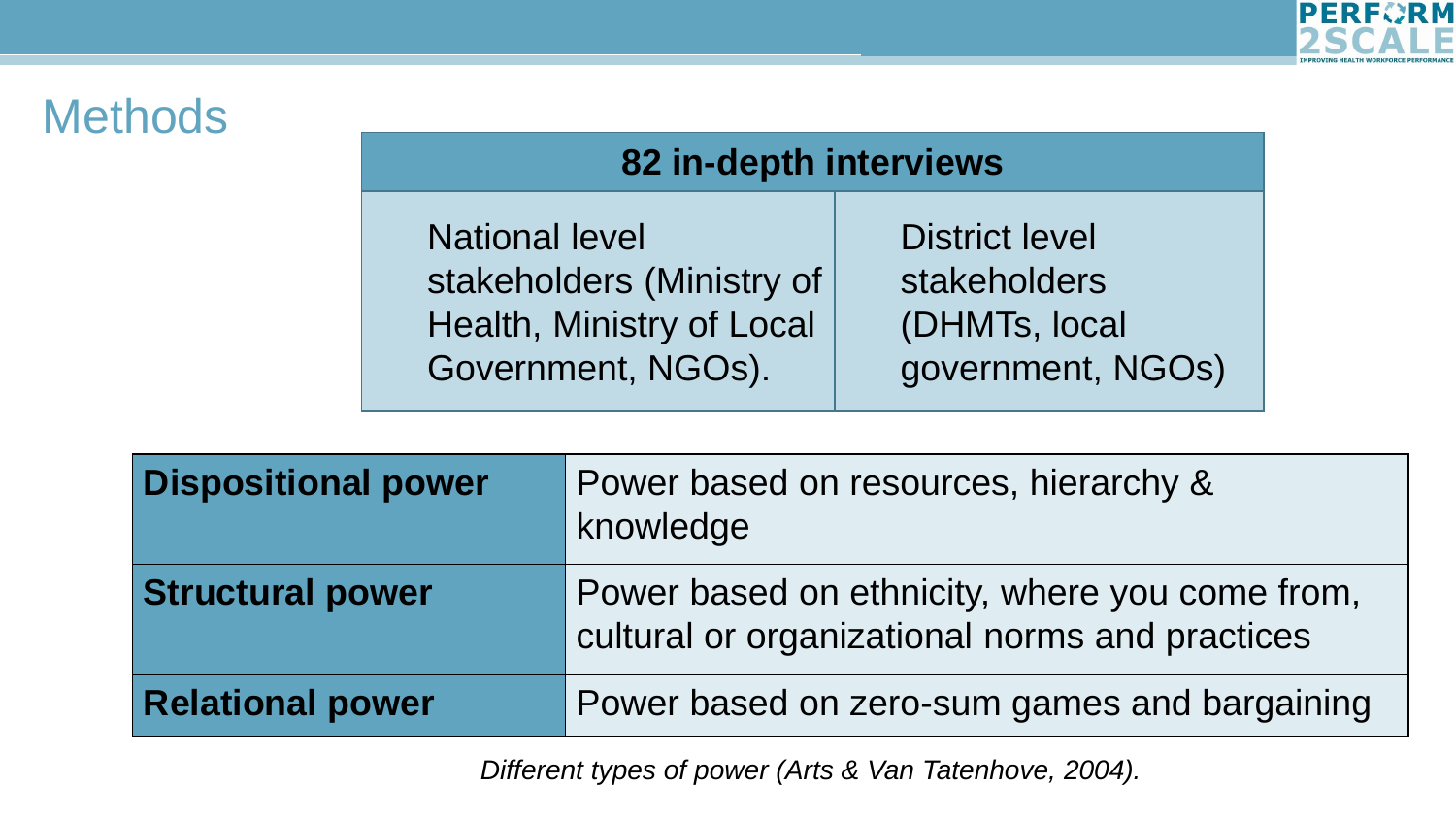

## **Results**

- In Ghana and Malawi, the national-level Ministry of Health substantially influenced district-level decision-making, because of **dispositional power** based on financial resources and hierarchy.
	- You find the DHO is reporting to the Ministry of Health instead of the District Council […]. They still feel the powers are within their respective ministries not with the District Council. (Ministry of Local Government, Malawi)
- In Uganda and Malawi, devolution led to decision-making being strongly influenced by **relational power,** in the form of politics, particularly by district-level political bodies.
- **Structural power** based on societal structures was less visible, however, the origin, ethnicity or gender of decision makers could make them more or less credible, thereby influencing distribution of power.